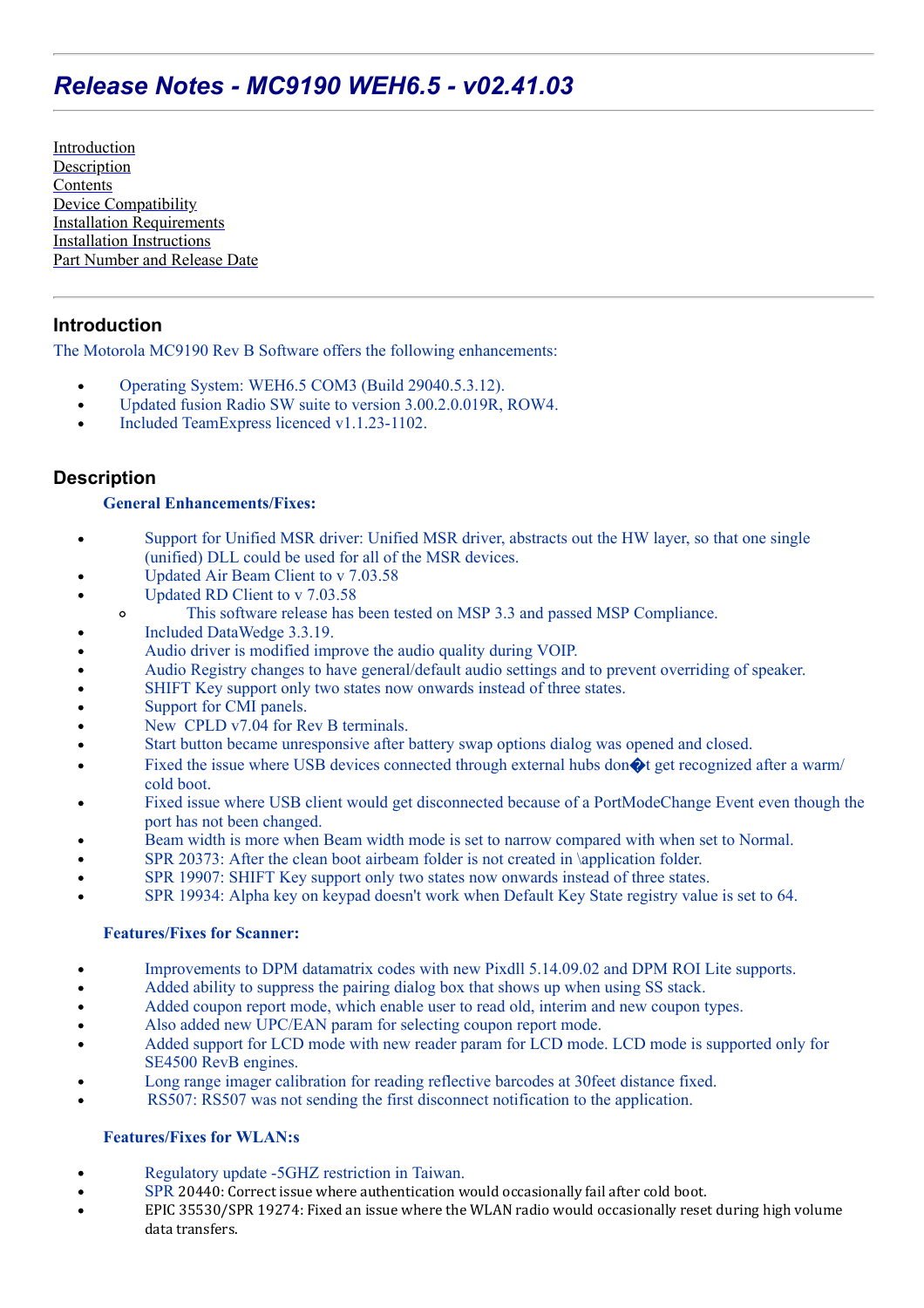- Fixed an issue where Wireless Status application displays an empty message box if WLAN is disabled via  $\bullet$ Microsoft SCMDM.
- EPIC 36867: Added the user certificate hash override feature [Fusion API enhancement].
- EPIC 37060: Fixed an issue where FIPS 140-2 self test would fail.
- **Fixed issues in MSP Agent:**

Mobility Services Platform 3.3.1 Release Notes https://support.symbol.com/support/search.do? [cmd=displayKC&docType=kc&externalId=12920&sliceId=&dialogID=209356172&stateId=1%200%20209352171](https://support.symbol.com/support/search.do?cmd=displayKC&docType=kc&externalId=12920&sliceId=&dialogID=209356172&stateId=1%200%20209352171)

#### **SPR's Included:**

- SPR 19650: Incorrect smart Battery part Number reported via EMDK API.  $\bullet$
- SPR 19313: The registry key to prevent the SD card from un-mounting when removing the battery does not  $\bullet$ work correctly.
- SPR 19345: Application launched with Startup.exe will get closed as soon as it launches.
- SPR 18796: DUT failed to scan barcodes with 50 characters.  $\bullet$
- SPR 19352 Fix: Shift key supports only two states now.  $\bullet$
- SPR 20373 Fix: After the clean boot airbeam folder is not created in \application folder.

#### **Known issues in Platform:**

- *GettingStarted* entry has been removed from the Titanium screen. After a cold/warm boot, **"GettingStarted"** icon position will be moved lower in Start- >Programs.
- Device takes 3 minutes for first suspend once TeamExpress is installed.

#### **Known issues in the Windows Mobile Products:**

- When switching between Control Panel Applets, the previously opened Applet's title is shown on the  $\bullet$ currently opened applet..
- After warm boot Screen orientation is changing from Portrait to Landscape mode.
	- By default Input panel applet is not displayed in Start->Settings->Personal page due to a known issue from Microsoft wherein the user will not be able to close the Input panel applet. As a workaround if enabled, the

 applet can be closed using the "OK" button on the hard keyboard. Remove the below registry entry and reboot, to display the "Input" applet under Settings\Personal page.

#### **"Redirect"=""**

which is present in the following section: [HKEY\_LOCAL\_MACHINE\ControlPanel\Input]

#### **Note:**

- "Datawedge" will not be installed on Cleanboot hence Titanium Screen would not have Datawedge for all terminals. However, Datawedge.cab is available in \Windows folder for the user to install. After installation, user can find Datawedge shortcut on the Titanium screen.
- Group Call and Private Call Key for MC9190 of Team Express is not default mapped. User must map the key before starting the Team Express session.
- If the user wants to install DataWedge at Clean Boot, then the following registry key should be put in .reg  $\bullet$ file and placed in \Application folder and then the terminal should be clean booted.

[HKEY\_LOCAL\_MACHINE\SOFTWARE\Motorola\DWStartUp] "DontInstallOnStartUp"=dword:00000000

### <span id="page-1-0"></span>**Contents**